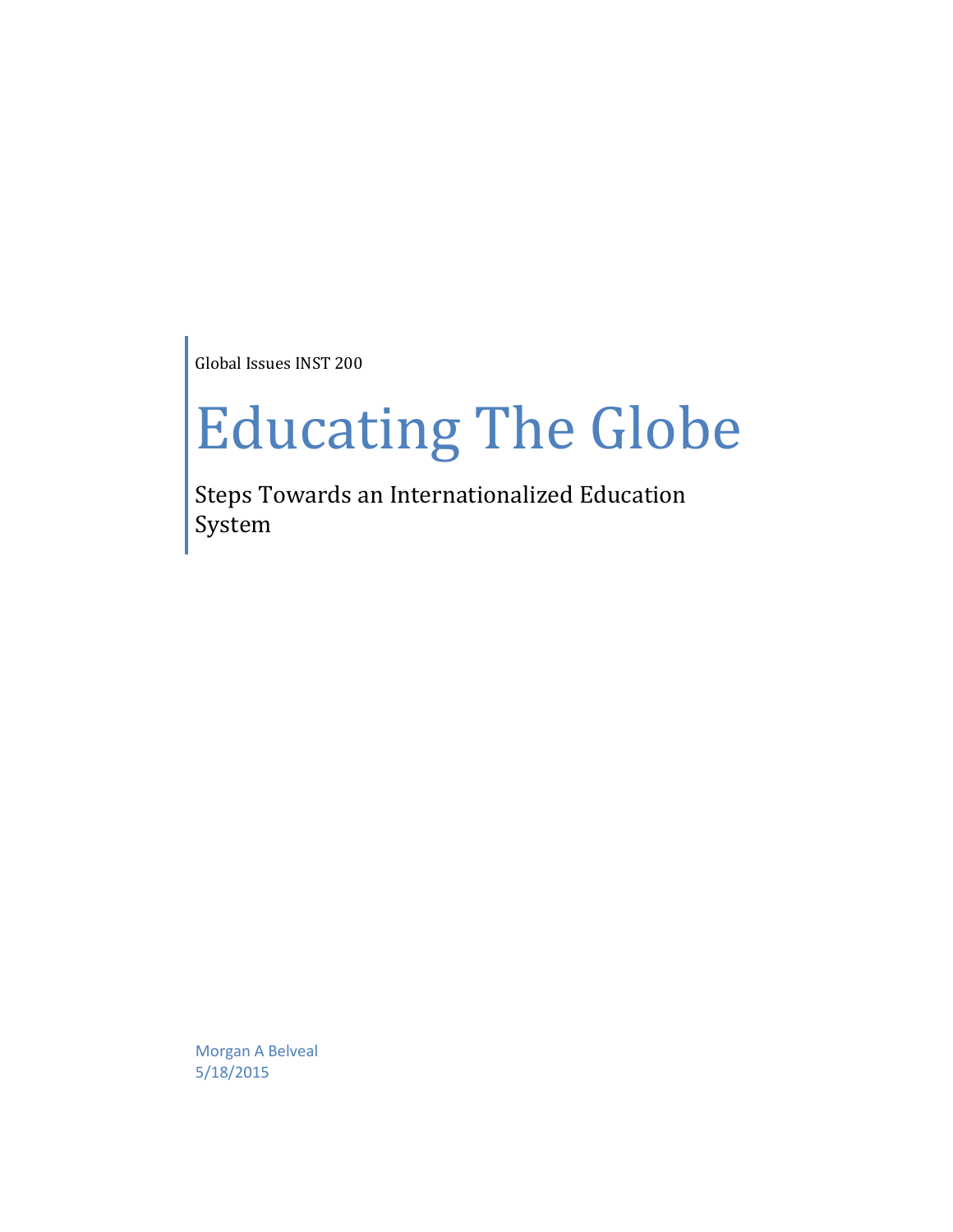The age of technology is bringing about new and ever changing opportunities for people, organizations, and governments to interact across national and continental borders. As the professional generations in nations around the world are learning and creating this system of globalization, it is fundamental to the success of the global economy that the international community takes strong steps towards an education system that is fully integrating international policies and programs. This paper will first analyze the current state of globalization and internationalism and then propose steps for nations to take in order to bring their current education system to a competitive place in the future of globalized education.

According to Yong Zhao in "A World at Risk: An Imperative for a Paradigm Shift to Cultivate 21<sup>st</sup> Century Learners", the world is currently facing significant risks that impair our ability to successfully and effectively reform education. First, the world is facing a record breaking youth unemployment rate. Zhao references a 2015 article from The Economist in which they state that "Nearly half of the world's young people are either outside the formal economy or contributing less productively than they could" (Zhao 131). This statistic outlines the struggle of nations around the world to prepare the young people in their nation for the global economy. Furthermore, it addresses the magnitude of the disaster that is youth unemployment. This problem is disproportionately affecting youth in the Middle East and in North Africa where "1 out every 4 youth aged 15-25 are jobless" (Zhao 131).

Zhao goes on to sketch a picture of the lack of substantial employment of college graduates in the global community. Large numbers of graduates in nations such as Korea, China and The United States are left working in positions that historically have not required a college degree or are left without employment all together.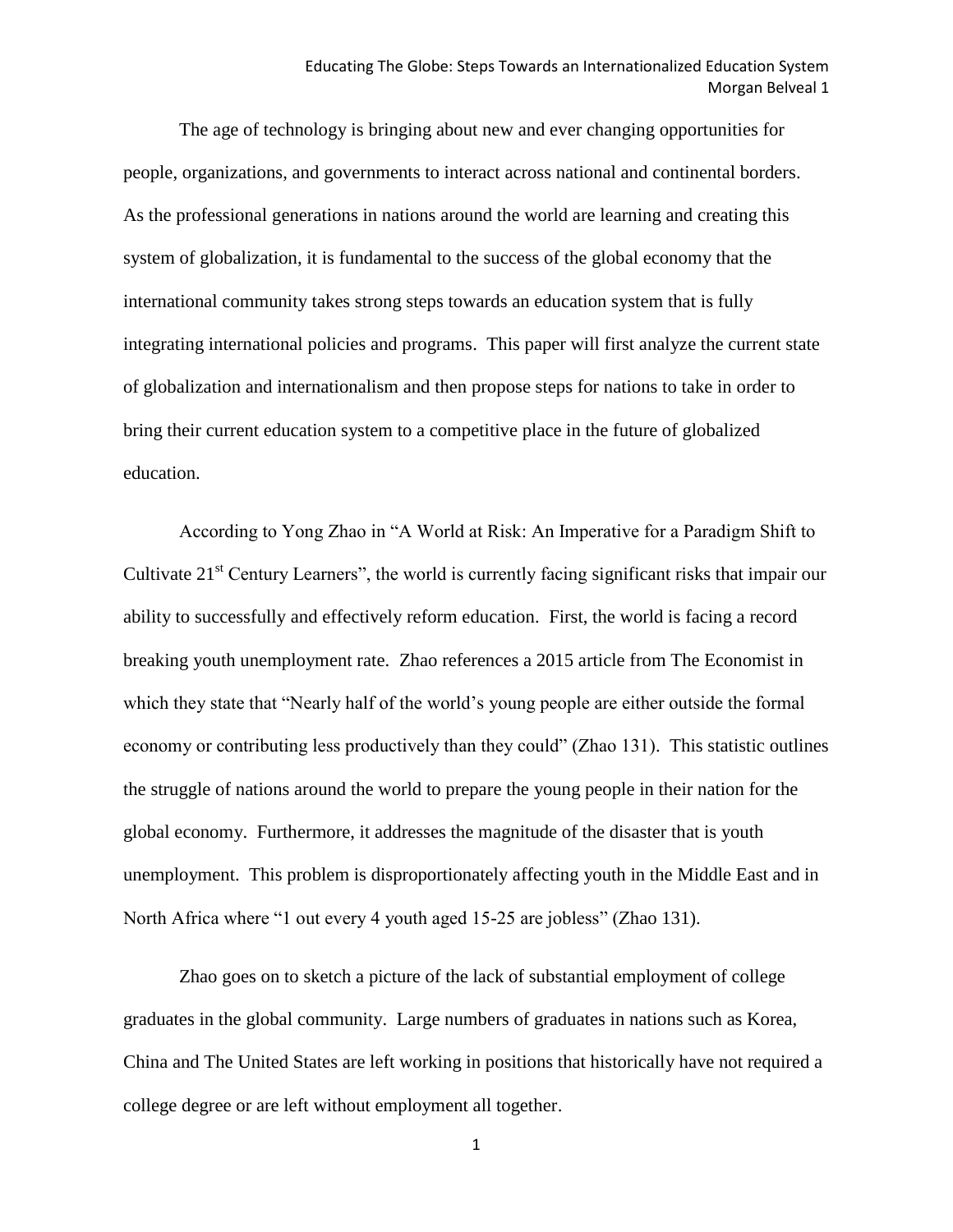Possibly the risk factor discussion with the most impact on this paper is Zhao's discussion of a global shortage of talent. As the world sees more and more unemployed youth, skilled positions remain unfilled as a result of a global talent shortage. Zhao references Has Global Skills Index 2013 when he says "Out of the 30 world's major economies, 18 are experiencing talent shortages" (Zhao 131). When looking specifically at the United States talent shortage, Zhao states that "25 million workers will be needed to add to the U. S. talent base to sustain its economic growth. " (Zhao 131)

The global talent shortage combined with substantial global youth unemployment rates makes for a frustrated global future. These two risk factors present a paradox that is intent on prohibiting the further growth of the globalized economy. To best continue the growth and interaction within nations around the world, these two symbiotic risk factors must be addressed by way of the global education system.

The current state of the world's education system is heavily reliant on standardized tests at each level of a student's community. Students today are tested to meet local standards, state standards, national standards, and, when looking at college applications, international standards. The highest jurisdiction of these standards is the jurisdiction of the international community. In order to truly internationalize the education systems of the world, the standards of the international education systems must be adopted at the national, state, and local level. If we, as an international community, adopt a comprehensive base knowledge we expect every student to comprehend we can expect to see malleability in the boundaries of our education systems. In an attempt to foster creativity and a competitive market, these standards must be based on only a portion of an educator's hours.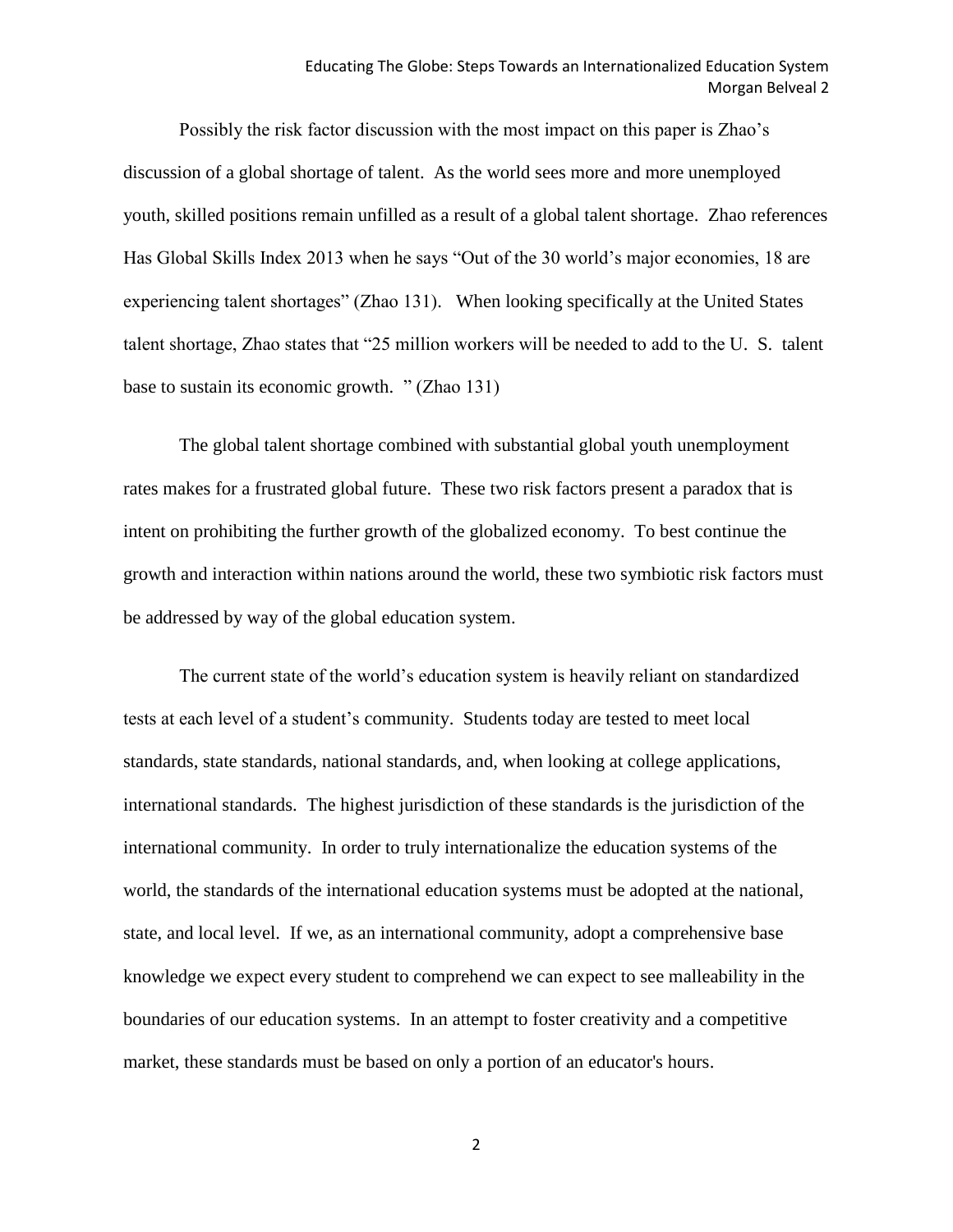It is easy to assume that an increased focus on standardized results will only produce employees and not the creative thinking entrepreneurs. In fact, currently this is how the universities and private secondary schools in developed countries are divided. Liberal arts schools typically focus on cultivating the creative to become an entrepreneur while technical schools focus on developing the skills a future employer may desire. As an alternate approach a support of both standards and educational freedom would allow each student an opportunity to pursue creative and individualized education plans. A global community that creates, implements, and integrates educational standards would succeed if first they base standards off of the number of hours an average educator would take to teach the standards and second, they accommodate for a chunk of each educator's time to be dedicated to the cultivation of the entrepreneurial brain. For example, global standards should be based on the amount of knowledge the average internationalized teacher could teach in 65% percent of her teaching hours. This will allow the remaining 35% of the average teacher's hours to be spent on the creative and independent studies of her students.

When looking at standards, it is also important to address that many teachers will be able to teach their students these standards in less than 65% of their educational hours and likewise teachers teaching in less promising environments will require more than 65% of their educational hours to teach these standards. This natural division that exists in each community will create a global population that has met the same standards while still supporting a competitive market. In a publication that focuses on analyzing the relationship of creative destruction and globalization, Jerald M. Liss references the recommendations of both the National Council of Teachers of Mathematics and the National Research Council. Jerald discusses that the two organizations, both of whom are responsible for developing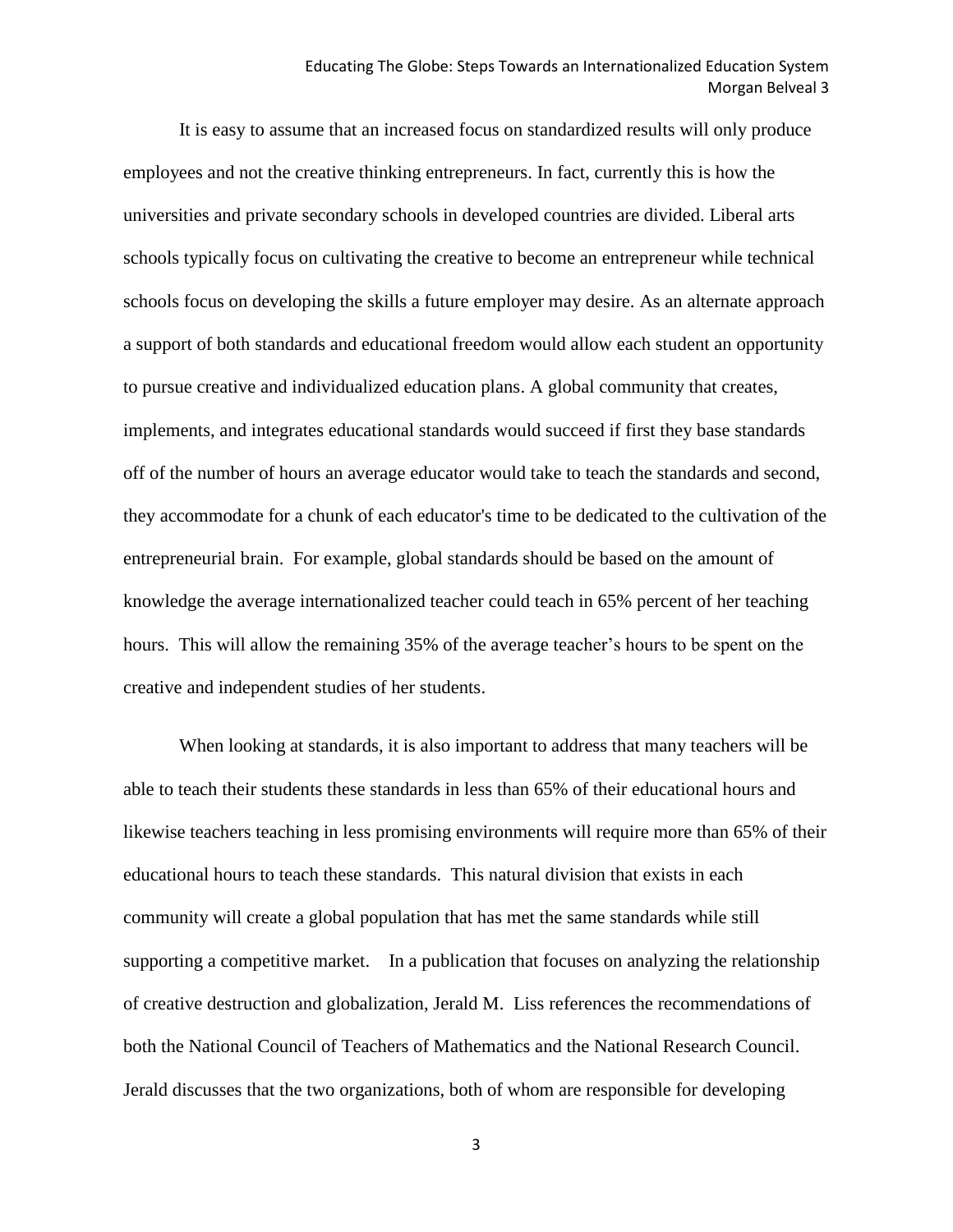education standards, see a successful future as one that focuses "on a narrower number of standards per grade level, with an emphasis on identifying only the most significant state standards. " (Liss 559) Liss goes on to explain that the downfall of the current education system is not standards in practice but is instead the massive number of standards imposed by states.

Internationally, examples of standards on education prove possible. The World Bank and UNESCO consistently fund the Programme for International Student Achievement (PISA) and use it as a means to take a snapshot of the achievement of students in a country. This assessment does not measure an individual's knowledge but instead takes a snapshot of a nation and compares the knowledge of the young people in the nation to the knowledge of the young people in the more than 65 participating nations. This set of standards is currently being used in countries as a template for reform. In an attempt to understand the impact of the PISA on a nation, Liss discovered that nations such as Germany and Japan are adapting their policies in an attempt to better align with the standards deemed appropriate by the global community. Further, Liss analyzed a report by the Organisation for Co-operation and Development which found a correlation between a nation's PISA scores and the nation's economy. Liss stated "a 25-point increase in PISA scores over 20 years would have a dramatic effect on a country's GDP. " (Liss 564) He then uses the example of the United States, "the United States, with a current annual GDP of more than \$14 trillion would see growth of nearly \$41 trillion in GDP over 80 years, with a 25-point gain achieved within the next 20 years"(Liss 564). The success of the PISA in an international education setting demonstrates the potential for standardized driven improvement in the movement towards an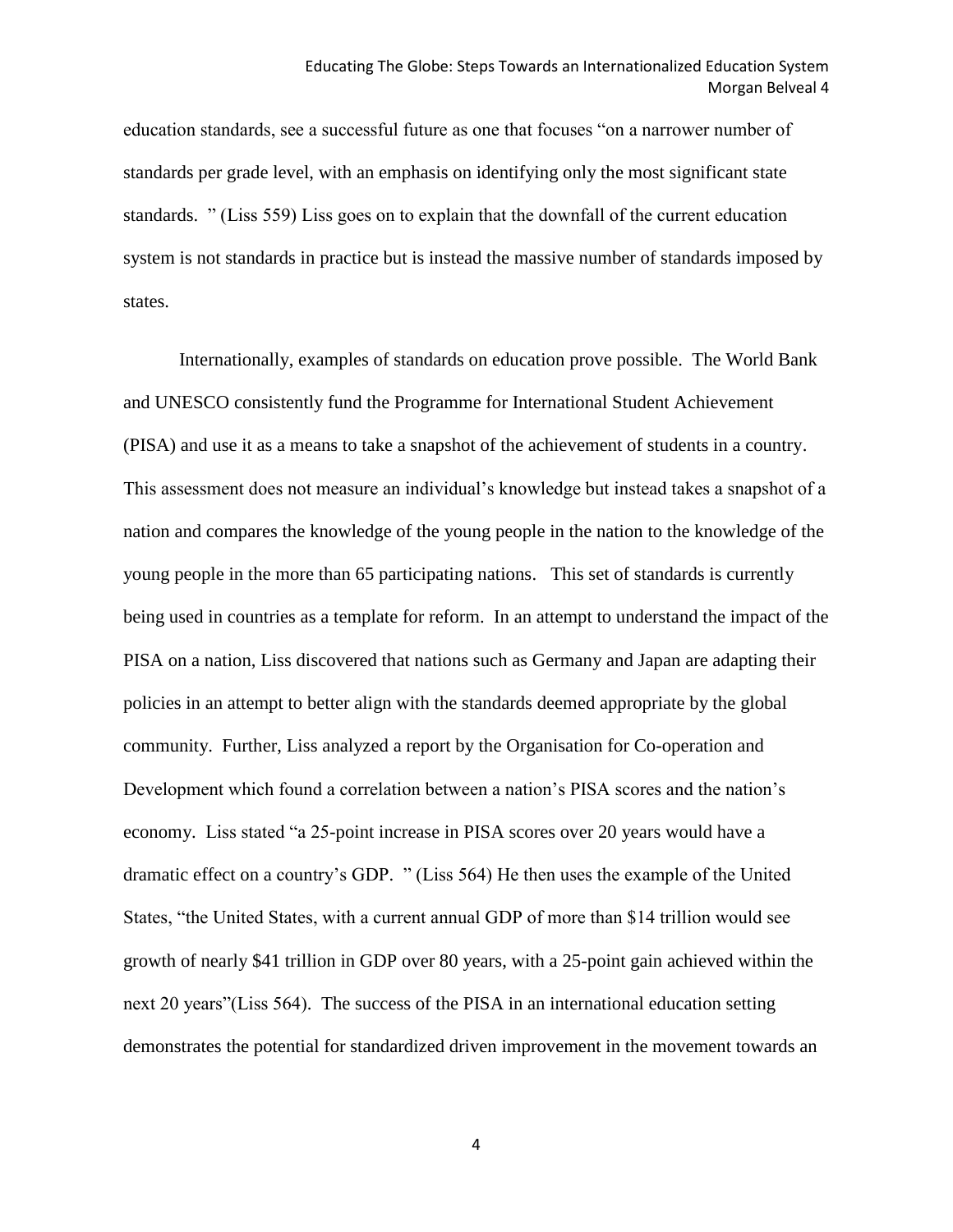international education system and the financial backing of the World Bank and UNESCO illustrates the global desire to unite the education systems around the world.

For a nation to engage in the internationalization of the world's education system, they must first address disproportionalities in their nation. Before the global community can provide support, the schools in each nation must be receiving equitable support. If we look at the United States for example, we will see a disproportionate success rate among schools across the nation. Schools in socioeconomically poor districts consistently perform poorly on tests and continue to produce disproportionately low results. For a nation with vast disproportionalities to compete in an internationalized education system, they must first face their own shortcomings and begin addressing the achievement gaps within their borders. This topic is one that deserves considerably more attention, but for the sake of this argument it is only important that each nation reduce their achievement gaps before any intervention of the international standards can improve the nation's international participation.

To further promote globalization, post-secondary education systems around the world must take steps towards adopting a standardized admission process. The primary goal of an international education system is to promote equal knowledge across national borders. This adjustment will result in an insurgence of students applying to universities abroad. To accommodate, the global public university system needs to adopt specific application standards that address the admission process and the way that they treat the knowledge the students enter the system with.

For an education system to be holistically international, the policies and concepts must be integrated through each and every education method at the school. It is not enough to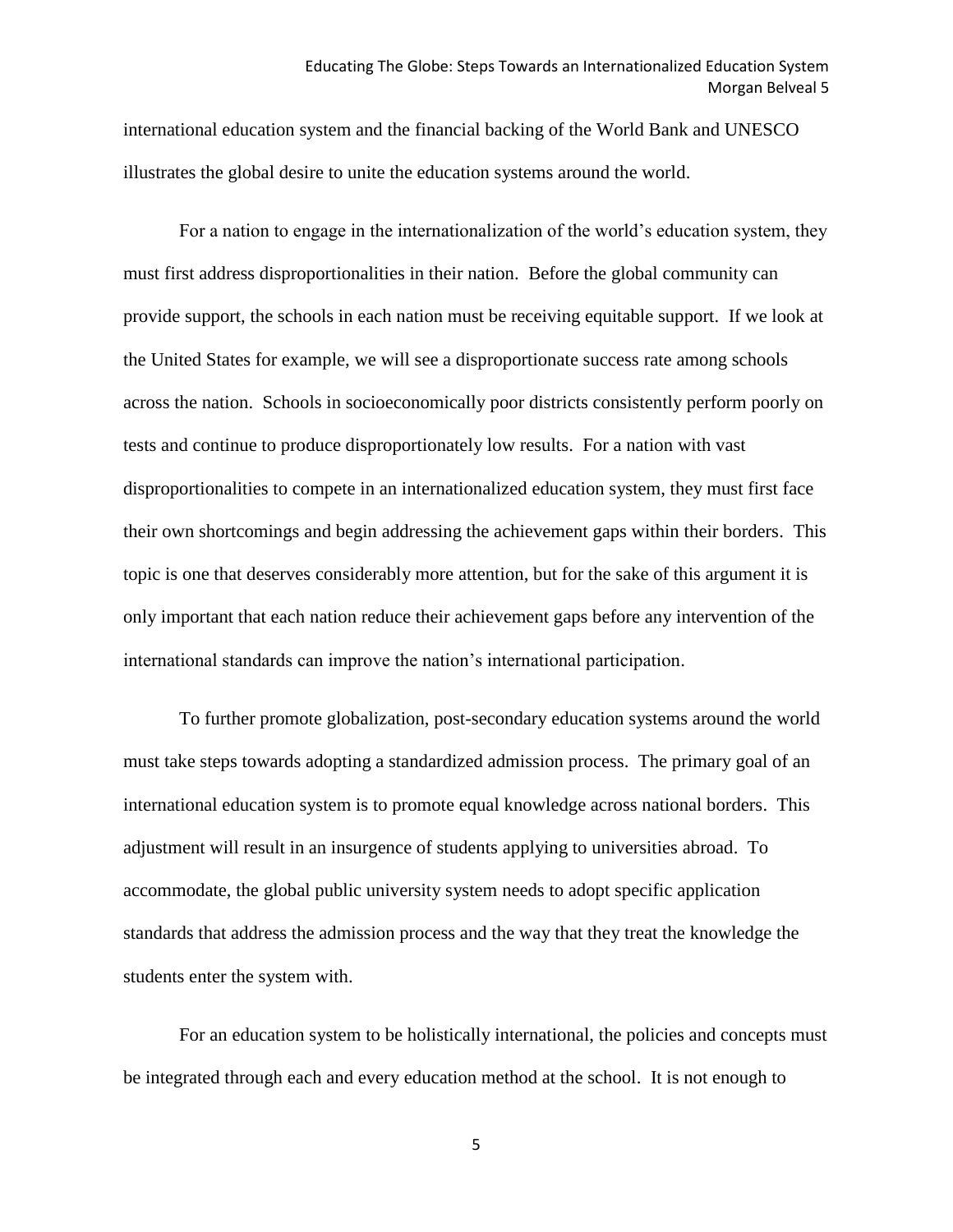simply introduce ad hoc international courses and foreign languages. In an observational study of schools in Mexico and Columbia working towards internationalized curriculum, Berry and Taylor observed that an ad hoc approach to internationalization is not efficient and will leave the students in the school behind the competitive wave of the future. To remedy this problem, the schools must integrate the process at a policy, educator, and curriculum level. To integrate at a policy level, the schools will have to ensure that their policies are preparing students for the likelihood that they will work in a global community. The policies must also embrace the culturally variant students that will be participating in the programs. At an educator level, the schools must participate in a global exchange of educators. To further this level of internationalism, students studying to become teachers must be required to student teach abroad. Finally, the curriculum in the schools must be based off of the objective standards set aside in PISA while introducing subjective training. If a school system working towards internationalism successfully integrates at a policy level, an educator level, and a curriculum level they will be able to compete in the future international education system.

In the true age of education, the progression of digital coursework is helping to fuel the internationalization of education. In a comparative study of online coursework, Liss references the adoption of online course work as an expectation among California universities. Liss sites the biggest advantage to be "avoiding duplication of courses across campuses, thus providing economic advantages when delivered on a scale as large as this. " (Liss 560) On the contrary to the advantages is the lack of preparation available to new teachers. While a mass scaling of online courses, if paired with a comprehensive credit system, is promising, it needs to be accompanied by a substantial reform of the way educators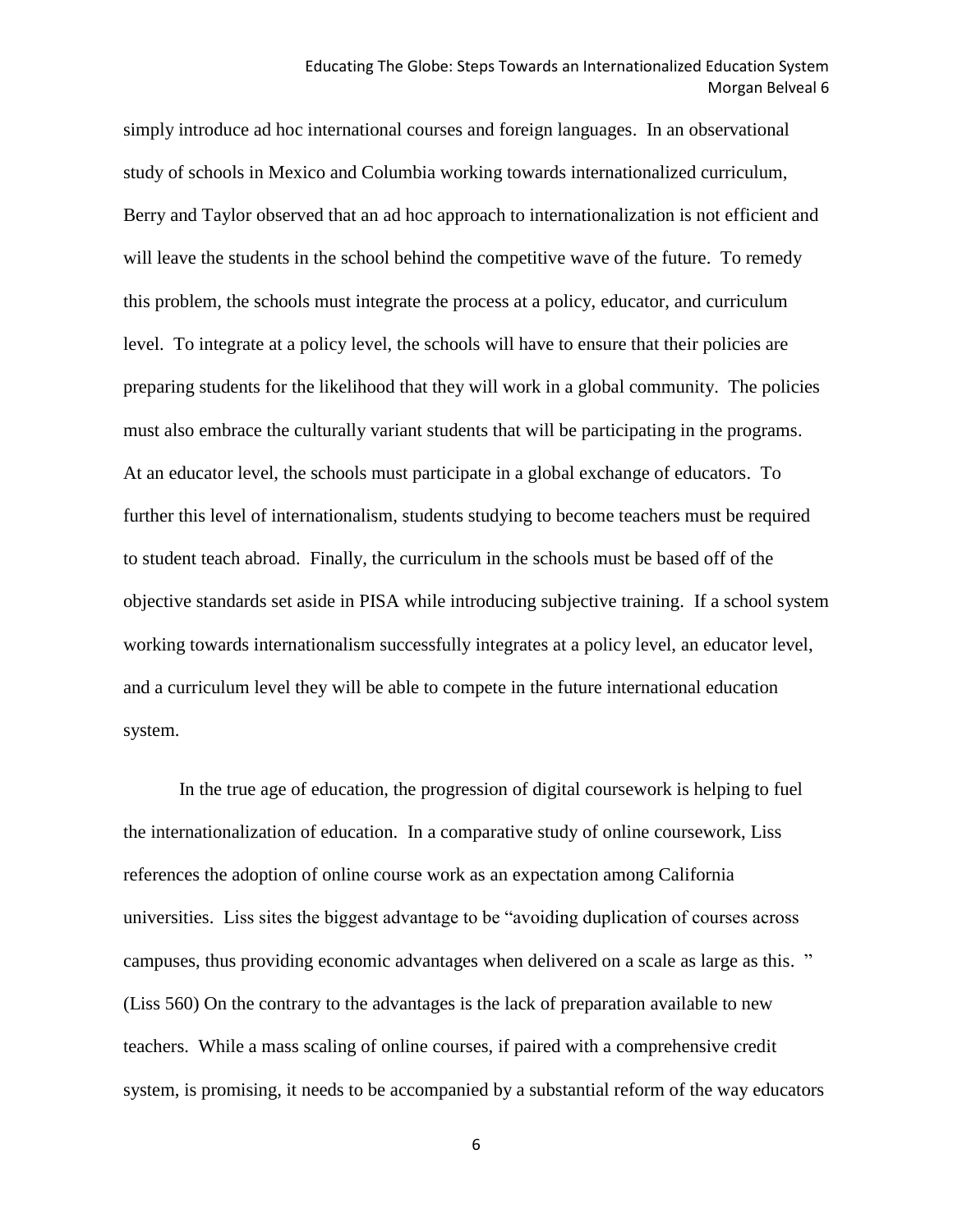receive their degrees. The potential of expanding online course work in this mass manner would substantially decrease the economic oppression the internationalization of education would have on developing nations, especially those in Africa and in Central America.

When it comes to digital course collaboration, Liss referenced a startup company founded by two Stanford professors. They have developed a platform, Coursera, which not only encourages universities to work together when providing coursework, but also provides the means to do so. Coursera is just one example of a successful Massive Open Online Course (MOOC). Acording to Liss there were more than 450 examples of platforms and projects similar to Coursera.

Beyond the incredible benefits internationalization would have on the students in each country, the influence it would have on the research community would also be highly positive. In their study of the importance of international research among universities, Berry and Taylor outlined the importance both private and public universities placed on the collaboration. In their study of types of international activities, international collaboration scored higher than any other line measured with the exception of a tie with student mobility. As the students in the universities increase the ways they communicate and collaborate, so too will the researchers in the universities and this will unite not only the education system as it moves towards internationalization, but also fields like medicine and science.

The global face of education is changing and the internationalization of education is bringing about substantial improvement opportunities for nations at all stages in their development. To prevent further international education gaps, the international community needs to create appropriate and focused standards that address the needs of the future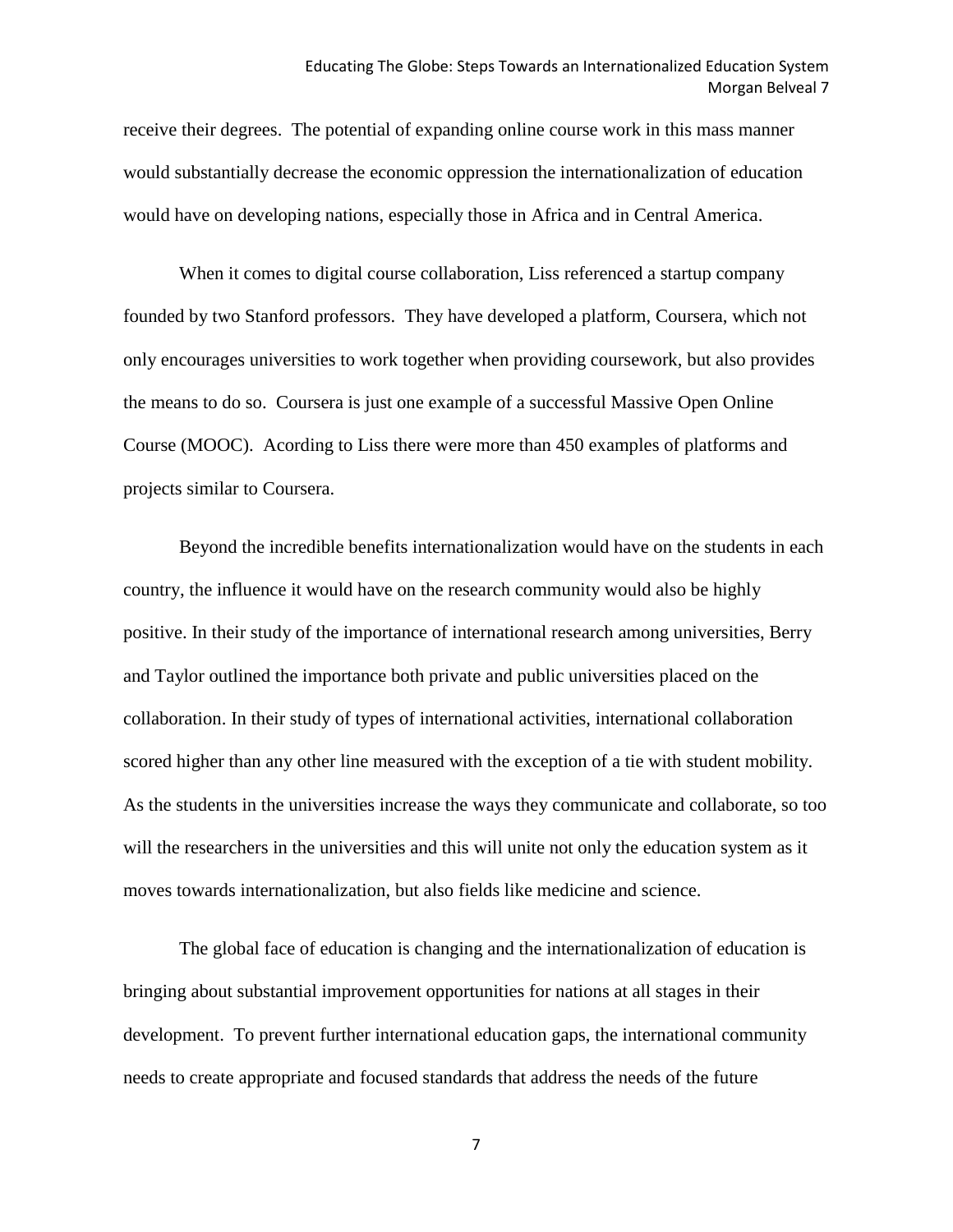## Educating The Globe: Steps Towards an Internationalized Education System Morgan Belveal 8

generations of students and promote both objective and subjective education. The changes must take place at a local level as well as a global level. In addition, each nation must take steps to address the achievement gaps within its borders. Furthermore, post-secondary schools must adopt standard admission processes and internationalism must be integrated throughout a school. If the global education community successfully takes these steps, nations around the world will thrive in a competitive and international education system.